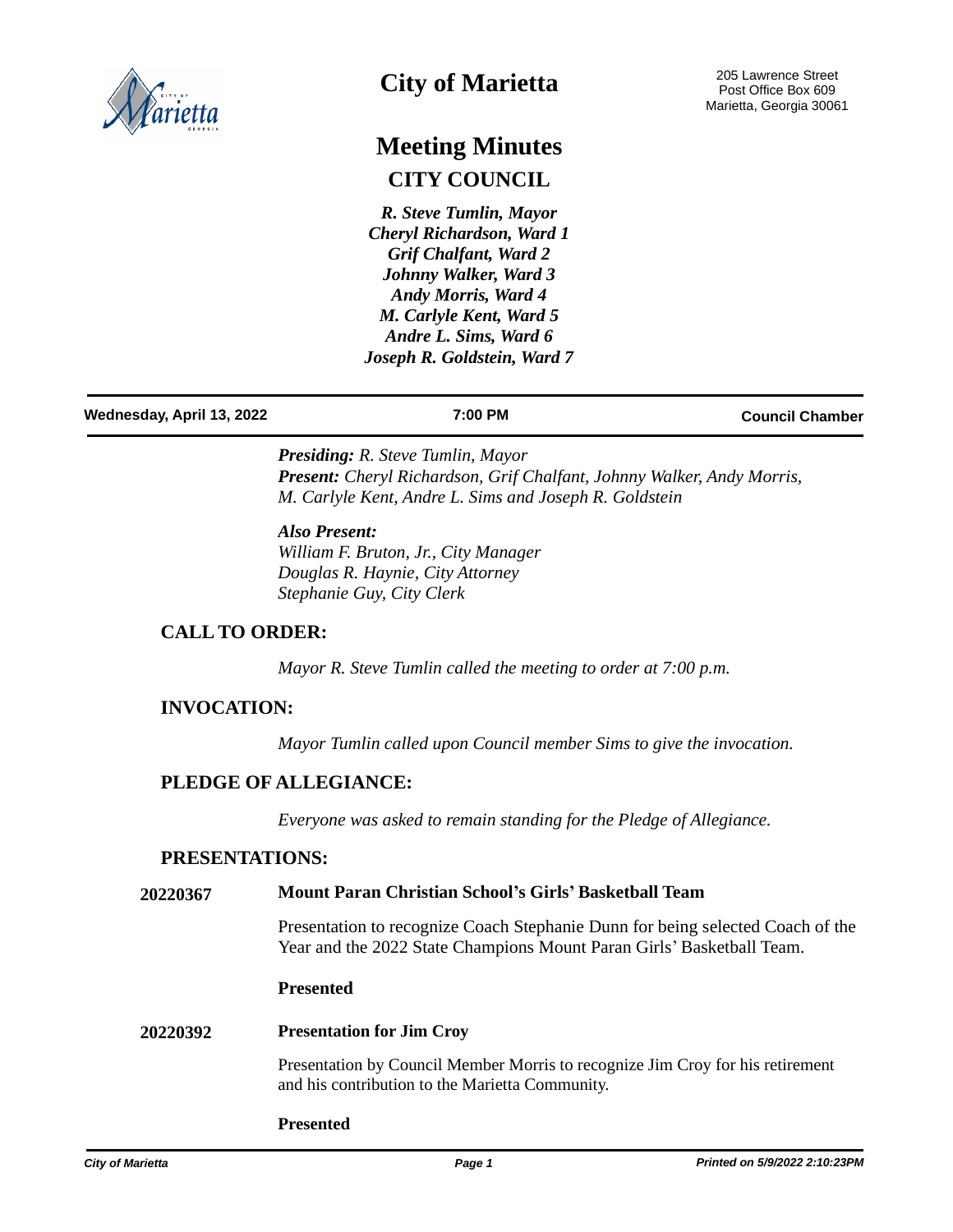# **PROCLAMATIONS:**

# **ANNOUNCEMENTS OF GENERAL COMMUNITY INFORMATION BY THE MAYOR, COUNCIL AND/OR CITY MANAGER:**

# **SCHEDULED APPEARANCES:**

| 20220284        | <b>Scheduled Appearance</b>                  |
|-----------------|----------------------------------------------|
|                 | Scheduled Appearance - Lisa Hodge            |
|                 | <b>Not Present</b>                           |
| <b>20220286</b> | <b>Scheduled Appearance</b>                  |
|                 | Scheduled Appearance - Elliot Paulk          |
|                 | <b>Not Present</b>                           |
| <b>20220365</b> | <b>Scheduled Appearance</b>                  |
|                 | <b>Scheduled Appearance - George Bentley</b> |
|                 | <b>Present</b>                               |
| 20220361        | <b>Scheduled Appearance</b>                  |
|                 | <b>Scheduled Appearance - Donald Barth</b>   |
|                 | <b>Present</b>                               |

# **CONSENT AGENDA:**

**Consent agenda items are marked by an asterisk (\*). Consent items are approved by majority of council. A public hearing will be held only for those items marked by an asterisk that require a public hearing (also noted on agenda).**

*Mayor Pro tem Johnny Walker briefly explained the consent agenda process.*

*City Attorney Doug Haynie noted there were no changes to the consent agenda.*

*-under Public Works: Agenda item 20220320 was added to the consent agenda.*

**A motion was made by Council member Richardson, seconded by Council member Morris, to approve the consent agenda. The motion carried by the following vote:**

Vote:  $7-0-0$  **Approved** *with the following exceptions: Joseph R. Goldstein voting against agenda item 20210590*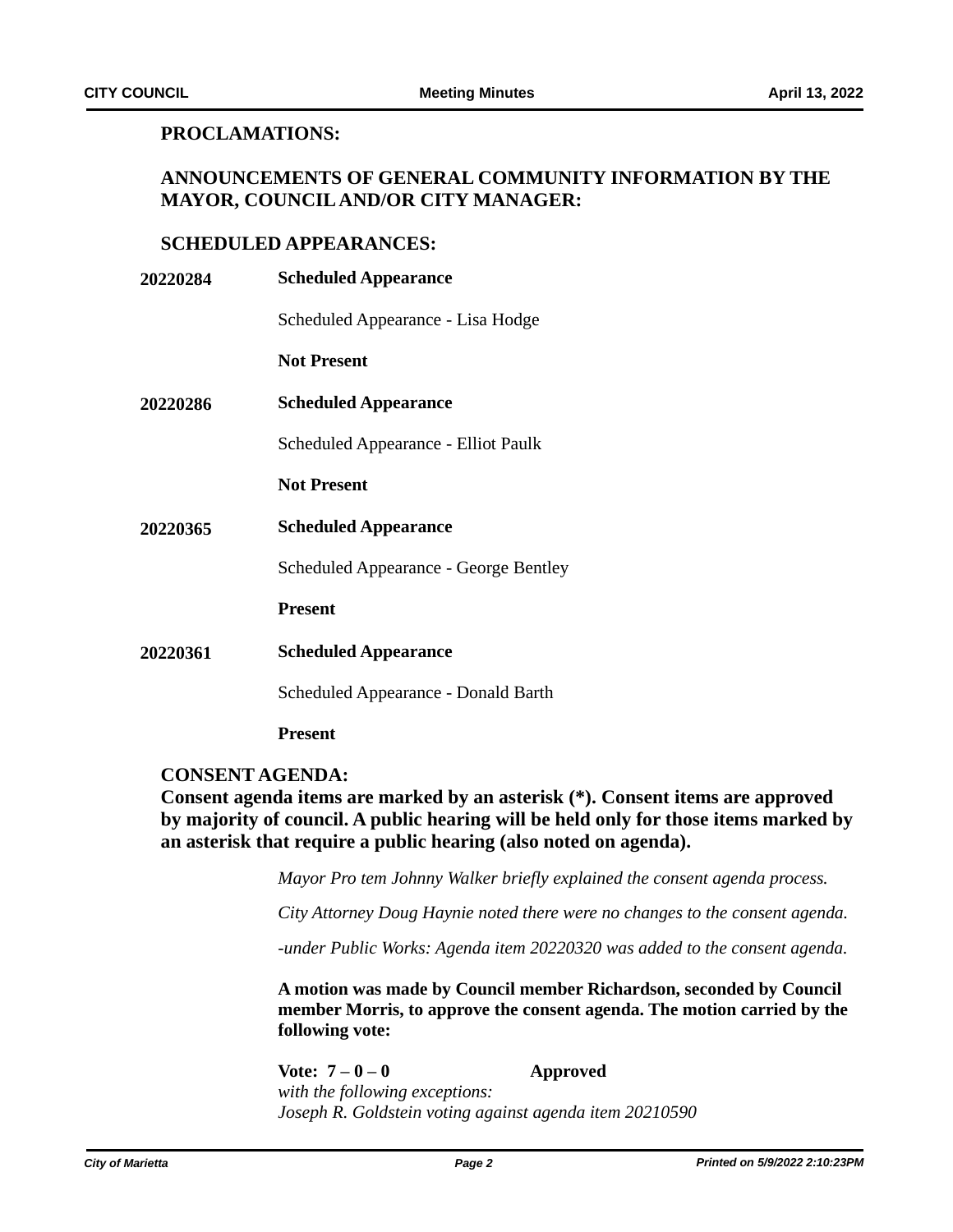# **MINUTES:**

**\* 20220327 Regular Meeting - March 9, 2022**

Review and approval of the March 9, 2022 regular meeting.

**This Matter was Approved on the Consent Agenda.**

**Vote: 7 – 0 – 0 Approved**

**Executive Session Minutes \* 20220328**

Review and approval of the following executive session minutes:

April 14, 2021 Agenda Review Session May 10, 2021 Agenda Work Session July 8, 2021 Agenda Work Session August 24, 2021 Special Called Agenda Work Session

#### **This Matter was Approved on the Consent Agenda.**

**Vote: 7 – 0 – 0 Approved**

### **MAYOR'S APPOINTMENTS: (for informational purposes only)**

### **CITY COUNCIL APPOINTMENTS:**

# **ORDINANCES:**

### **20211702 Z2022-05 [REZONING] TRATON, LLC. (JAMES & GLORIA ADAMS)**

Z2022-05 [REZONING] TRATON, LLC. (JAMES & GLORIA ADAMS) are requesting the rezoning of 10.19 acres located in Land Lot 931, District 16, Parcel 0010 of the 2nd Section, Cobb County, Georgia, and being known as 1326 Old Bells Ferry Road from R-20 (Single Family Residential - County) to MXD (Mixed Use Development - City). Ward 4B.

*City Attorney Doug Haynie opened the public hearing and called forward those wishing to speak.*

*Rusty Roth, Development Services Director, presented information regarding the request for the 1326 Old Bells Ferry Road from R-20 (Single Family Residential - County) to MXD (Mixed Use Development - City).* 

*Kevin Moore, attorney for the applicant, requested rezoning and annexation of the subject to develop a fifty-three (53) townhome community. Mr. Moore explained that the requested MXD district is intended to allow flexible site planning and building arrangements for commercial, office and residential uses. A new letter of stipulations dated April 13 was also presented, which outlined the stipulations and conditions to which the applicant has agreed.*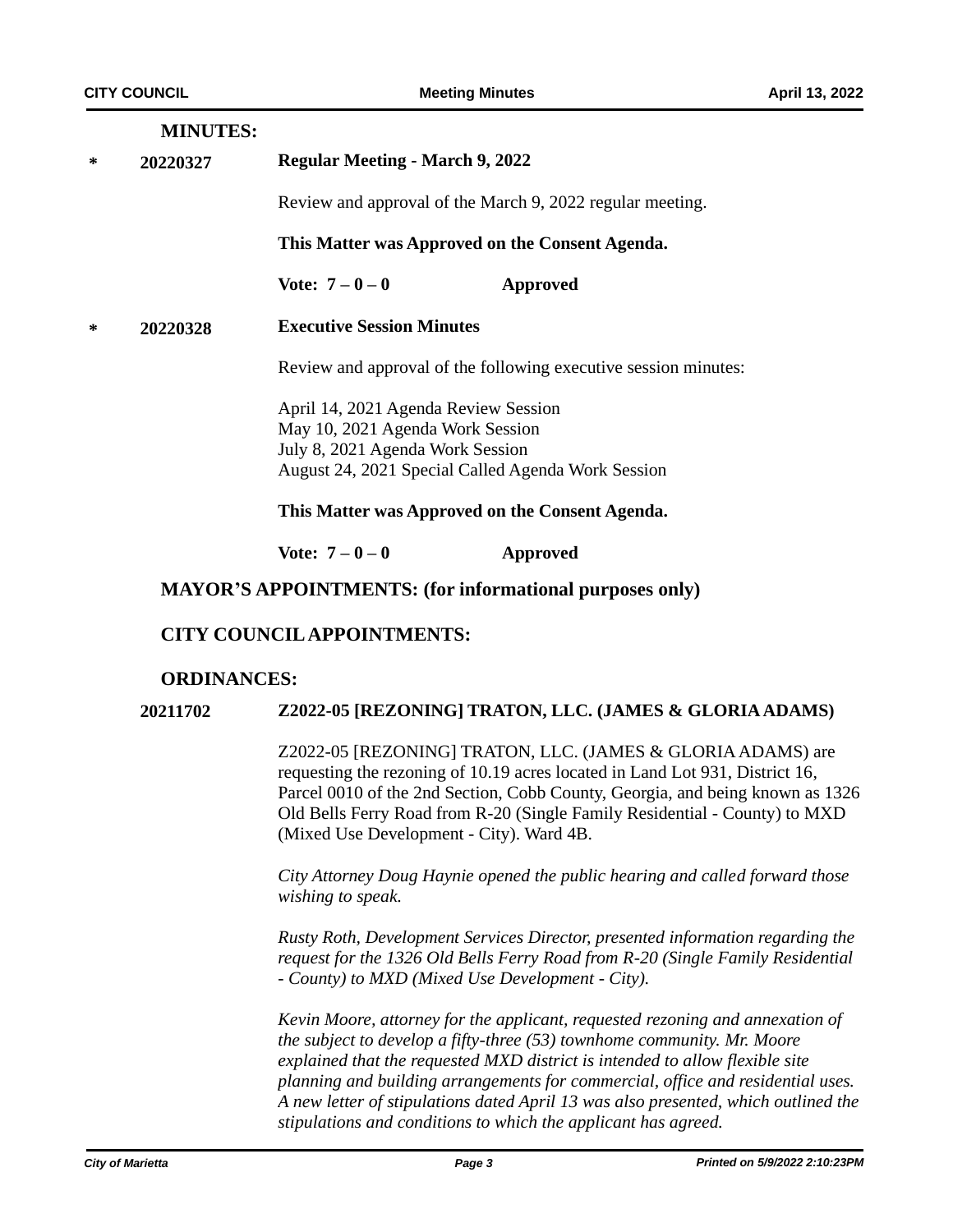*Those speaking regarding this matter were Larry Wills and Don Barth.* 

*Seeing no one else wishing to speak, the public hearing was closed.*

*Discussion was held by Council, specifically regarding the requested variance to accommodate the use of a hammerhead road design rather than a cul-de-sac.*

*Motion to approve the rezoning request for property located at 1326 Old Bells Ferry Road from R-20 (Single Family Residential - County) to MXD (Mixed Use Development - City), with the following variances incorporated as a condition of rezoning:*

*1. Letter of stipulations and variances from J. Kevin Moore of Moore Ingram Johnson & Steele to Shelby Little, Planning & Zoning Manager for the City of Marietta, dated April 13, 2022, with the removal of variance 12(c), variance to accommodate the use of a hammerhead road design rather than a cul-de-sac.* 

**The motion carried by the following vote:**

**Vote: 4 – 3 – 0 Approved as Amended** Voting Against: Cheryl Richardson, Andre Sims, Joseph R. Goldstein

#### **20211073 A2022-02 [ANNEXATION] TRATON LLC. (JAMES & GLORIA ADAMS)**

A2022-02 [ANNEXATION] TRATON LLC. (JAMES & GLORIA ADAMS) is requesting the annexation of property located in Land Lot 931, District 16, Parcel 0010 of the 2nd Section, Cobb County, Georgia and being known as 1326 Old Bells Ferry Road, and any associated right of way, consisting of approximately 10.19 acres. Ward 4B.

*City Attorney Doug Haynie opened the public hearing and called forward those wishing to speak.* 

*Kevin Moore, attorney for the applicant, requested that his presentation from the rezoning be incorporated for the annexation.*

*Seeing no one wishing to speak, the public hearing was closed.*

**A motion was made by Council member Morris, seconded by Council member Goldstein, that this matter be Approved. The motion carried by the following vote:**

**Vote: 7 – 0 – 0 Approved**

#### **CA2022-02 [CODE AMENDMENT] 20211074**

CA2022-02 [CODE AMENDMENT] In conjunction with the requested annexation of property located in Land Lot 9310, District 16, Parcel 0010 of the 2nd Section, Cobb County, Georgia and being known as 1326 Old Bells Ferry Road, the City of Marietta proposes to designate the Future Land Use of said property as MDR (Medium Density Residential). Ward 4B.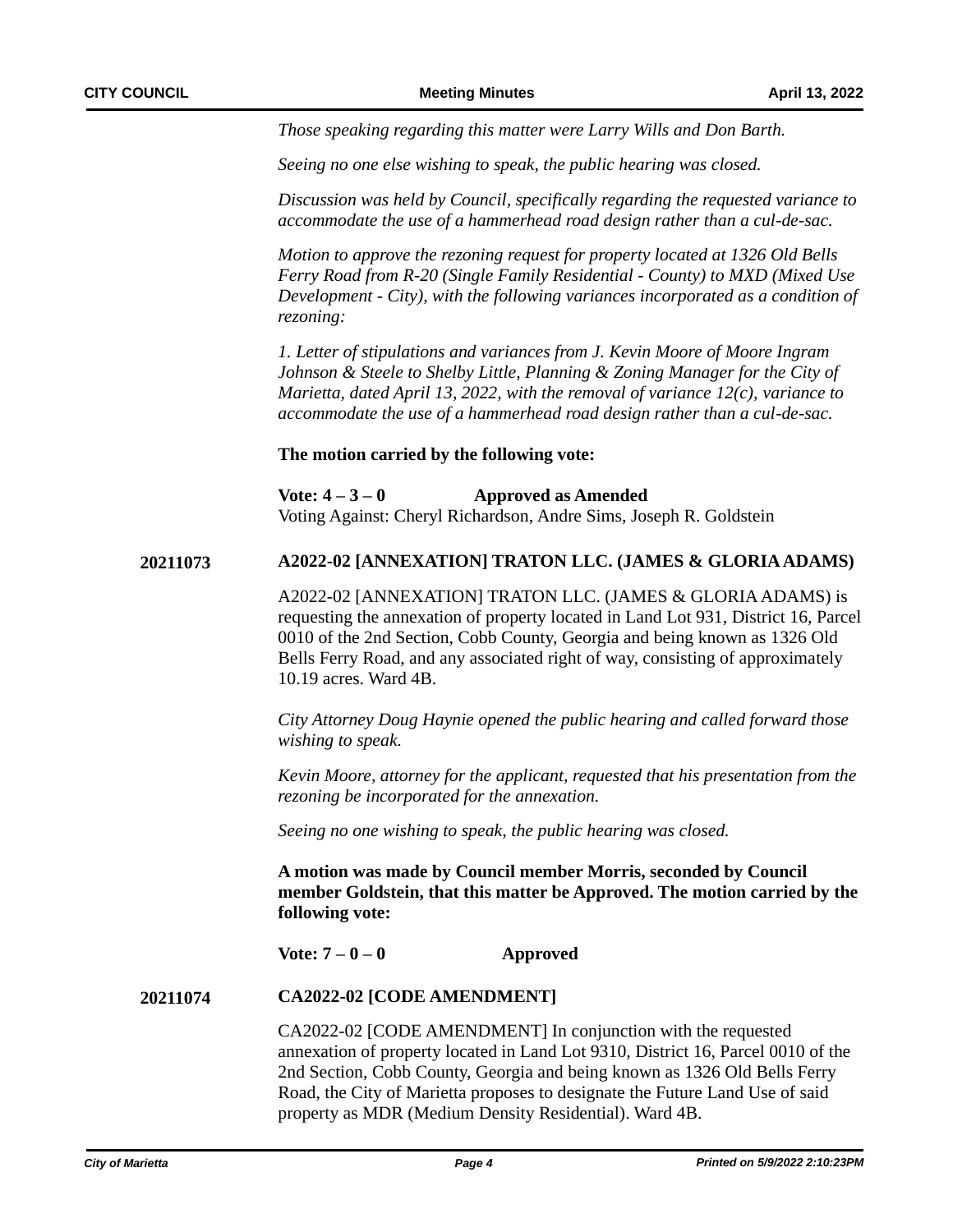*City Attorney Doug Haynie opened the public hearing and called forward those wishing to speak.* 

*Kevin Moore, attorney for the applicant, requested that his presentation from the rezoning be incorporated for the code amendment.*

*Seeing no one wishing to speak, the public hearing was closed.*

**A motion was made by Council member Morris, seconded by Council member Walker, that this matter be Approved. The motion carried by the following vote:**

 $\text{Vote: } 7 - 0 - 0$  **Approved** 

#### **Z2022-10 [REZONING] DAN DURSO (SOUTH COAST INVESTORS LLC) 20220228**

Z2022-10 [REZONING] DAN DURSO (SOUTH COAST INVESTORS LLC) are requesting the rezoning of 0.73 acres located in Land Lot 1216, District 16, Parcel 0430 of the 2nd Section, Cobb County, Georgia, and being known as 362 Lawrence Street from OIT (Office Institution Transitional) to R-4 (Single Family Residential - 4 units/acre). Ward 5A

*City Attorney Doug Haynie opened the public hearing and called forward those wishing to speak.*

*Rusty Roth, Development Services Director, presented information regarding the request for the rezoning for property located at 362 Lawrence Street from OIT (Office Institution Transitional) to R-4 (Single Family Residential - 4 units/acre).* 

*Pete Bilson, with Bilson and Associates, requested rezoning of the subject property on behalf of the applicant to develop three single-family detached residences according to the Residential Infill Development Overlay District development standards. Mr. Bilson presented the proposed site plans showing how the property lines would be reconfigured for the construction of the three homes.* 

*Those speaking regarding this matter were Don Barth and another area resident.*

*Seeing no one else wishing to speak, the public hearing was closed.*

*Discussion was held by Council.*

*A motion was made by Council member Kent, seconded by Council member Sims, to approve the rezoning request for property located at 362 Lawrence Street from OIT (Office Institution Transitional) to R-4 (Single Family Residential - 4 units/acre), as presented.*

*An amendment to the motion was made Council member Goldstein, seconded by Council member Richardson, to approve the rezoning request with the stipulation that after the 3 lots shown on the site plan dated 2/15/22 are created, no additional subdivision of the property is permitted. The motion carried by the following vote:*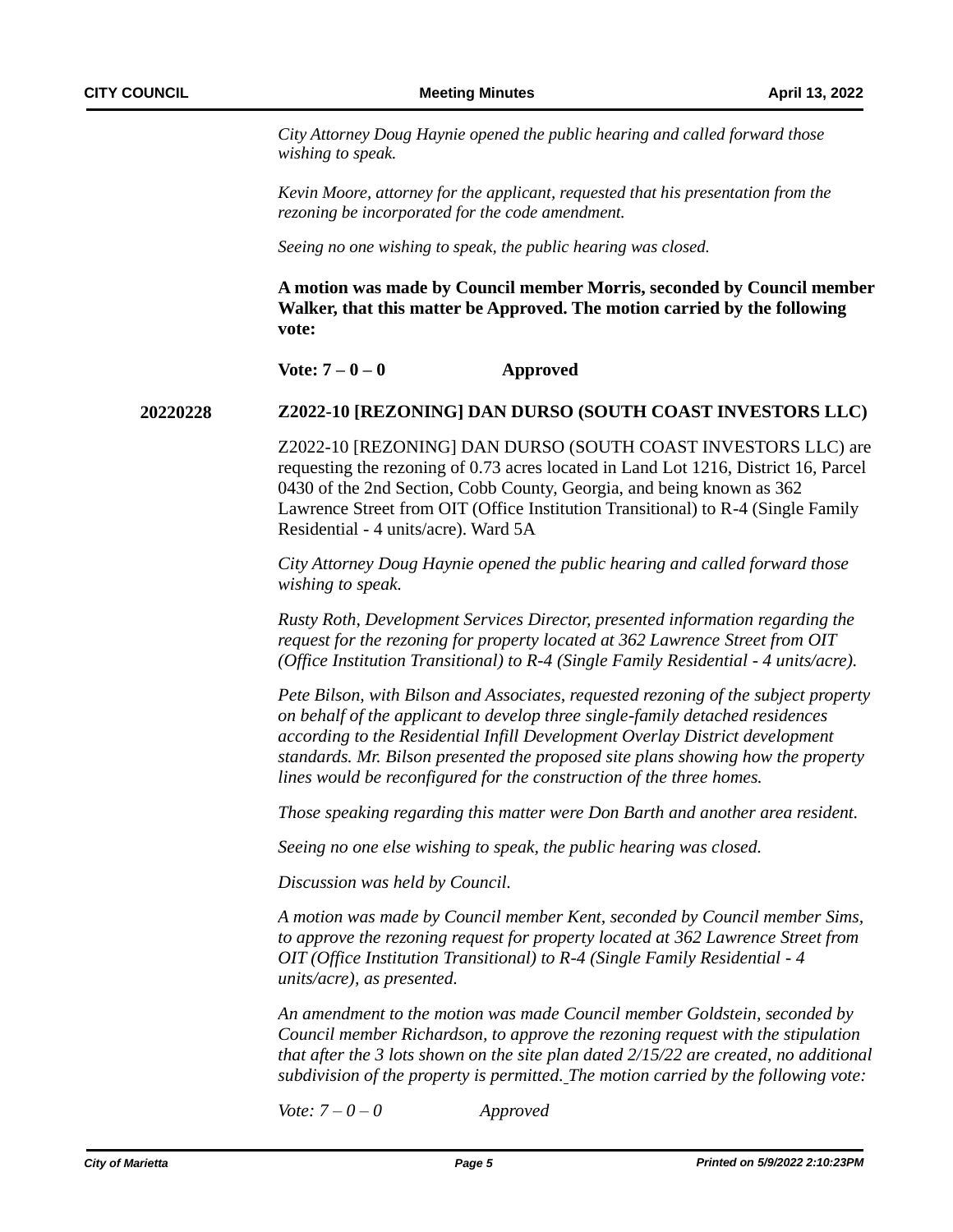*Mayor Tumlin called for a vote on the original motion, as amended.*

*The motion was made by Council member Kent, seconded by Council member Sims, to approve the rezoning request for property located at 362 Lawrence Street from OIT (Office Institution Transitional) to R-4 (Single Family Residential - 4 units/acre), with the following stipulation are incorporated as a condition of zoning:*

*1. After the three lots shown on the site plan dated 2/15/22 are created, no additional subdivision of the property is permitted.*

#### **The motion carried by the following vote:**

**Vote: 7 – 0 – 0 Approved**

### **20220232 Z2022-13 [REZONING] WHITE HAWK BUSINESS PARK III, LLC.**

Z2022-13 [REZONING] WHITE HAWK BUSINESS PARK III, LLC is requesting the rezoning of 2.01 acres located in Land Lot 874, District 16, Parcels 0240 & 0250 of the 2nd Section, Cobb County, Georgia, and being known as 1377 & 1395 Canton Road from NRC (Neighborhood Retail Commercial) and CRC (Community Retail Commercial) to LI (Light Industrial).

*City Attorney Doug Haynie opened the public hearing and called forward those wishing to speak.*

*Rusty Roth, Development Services Director, presented information regarding the request for the rezoning for property located at 377 & 1395 Canton Road from NRC (Neighborhood Retail Commercial) and CRC (Community Retail Commercial) to LI (Light Industrial).*

*Adam Rozen, attorney for the applicant, requested rezoning of the subject property to incorporate it into White Hawk's growing light industrial holdings in the Canton Road corridor. Mr. Rozen presented the proposed site plan and letter of stipulations dated April 1, 200, which outlined the stipulations and conditions to which the applicant has agreed.* 

*Seeing no one else wishing to speak, the public hearing was closed.*

*Motion to approve the request for the rezoning for property located at 377 & 1395 Canton Road from NRC (Neighborhood Retail Commercial) and CRC (Community Retail Commercial) to LI (Light Industrial), with the following stipulations are incorporated as a condition of zoning:*

*Letter of stipulations and variances from Adam J. Rozen, P.C. to Shelby Little, Planning & Zoning Manager for the City of Marietta, dated April 1, 2022.*

**The motion was made by Council member Sims, seconded by Council member Walker, that this matter be Approved. The motion carried by the following vote:**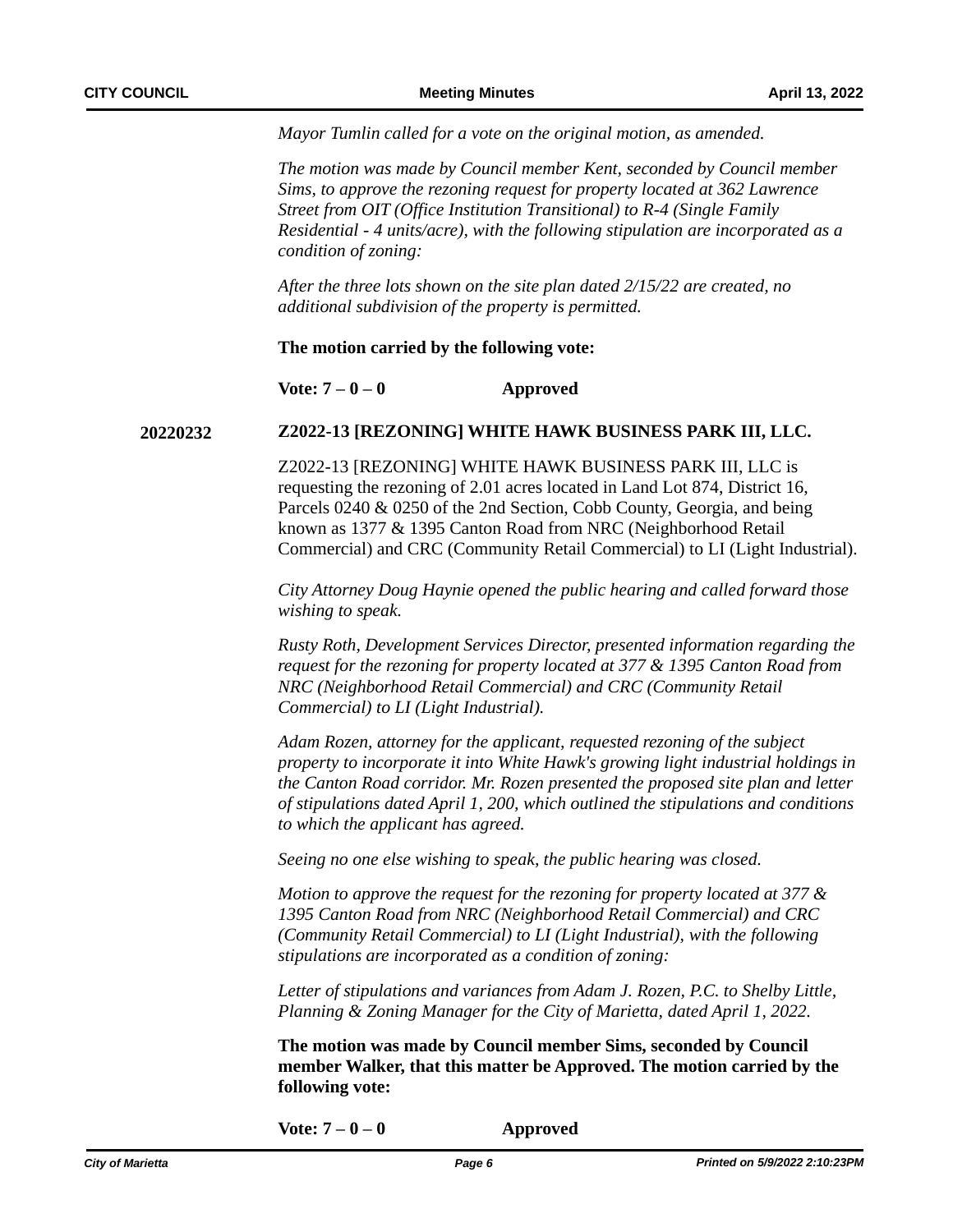|   | 20220153            | <b>Protection and Landscaping</b>    | <b>CA2022-04 [CODE AMENDMENT] Code Amendment Section 712.08 Tree</b>                                                                                                                                                          |
|---|---------------------|--------------------------------------|-------------------------------------------------------------------------------------------------------------------------------------------------------------------------------------------------------------------------------|
|   |                     |                                      | CA2022-04 [CODE AMENDMENT] Proposal to amend the Comprehensive<br>Development Code of the City of Marietta, Division 712.08 Tree Protection, and<br>landscaping regarding appropriate tree species on small residential lots. |
|   |                     | wishing to speak.                    | City Attorney Doug Haynie opened the public hearing and called forward those                                                                                                                                                  |
|   |                     |                                      | Rusty Roth, Development Services Director, presented information regarding the<br>proposed code amendment related to tree protection and landscaping.                                                                         |
|   |                     |                                      | Seeing no one else wishing to speak, the public hearing was closed.                                                                                                                                                           |
|   |                     | the following vote:                  | A motion was made by Council member Morris, seconded by Council<br>member Richardson, that this matter be Approved. The motion carried by                                                                                     |
|   |                     | Vote: $7 - 0 - 0$                    | Approved                                                                                                                                                                                                                      |
|   | <b>RESOLUTIONS:</b> |                                      |                                                                                                                                                                                                                               |
|   |                     | <b>CITY ATTORNEY'S REPORT:</b>       |                                                                                                                                                                                                                               |
| ∗ | 20220340            | <b>Denial of Claim</b>               |                                                                                                                                                                                                                               |
|   |                     | Denial of Claim for Calvin Fields.   |                                                                                                                                                                                                                               |
|   |                     |                                      | This Matter was Approved to Deny Claim on the Consent Agenda.                                                                                                                                                                 |
|   |                     | Vote: $7 - 0 - 0$                    | <b>Approved to Deny Claim</b>                                                                                                                                                                                                 |
| ∗ | 20220354            | <b>Denial of Claim</b>               |                                                                                                                                                                                                                               |
|   |                     | Denial of Claim for Paige Abney.     |                                                                                                                                                                                                                               |
|   |                     |                                      | This Matter was Approved to Deny Claim on the Consent Agenda.                                                                                                                                                                 |
|   |                     | Vote: $7 - 0 - 0$                    | <b>Approved to Deny Claim</b>                                                                                                                                                                                                 |
| ∗ | 20220375            | <b>Denial of Claim</b>               |                                                                                                                                                                                                                               |
|   |                     | Denial of Claim for Hubert Stuttles. |                                                                                                                                                                                                                               |
|   |                     |                                      | This Matter was Approved to Deny Claim on the Consent Agenda.                                                                                                                                                                 |
|   |                     | Vote: $7 - 0 - 0$                    | <b>Approved to Deny Claim</b>                                                                                                                                                                                                 |
|   |                     |                                      |                                                                                                                                                                                                                               |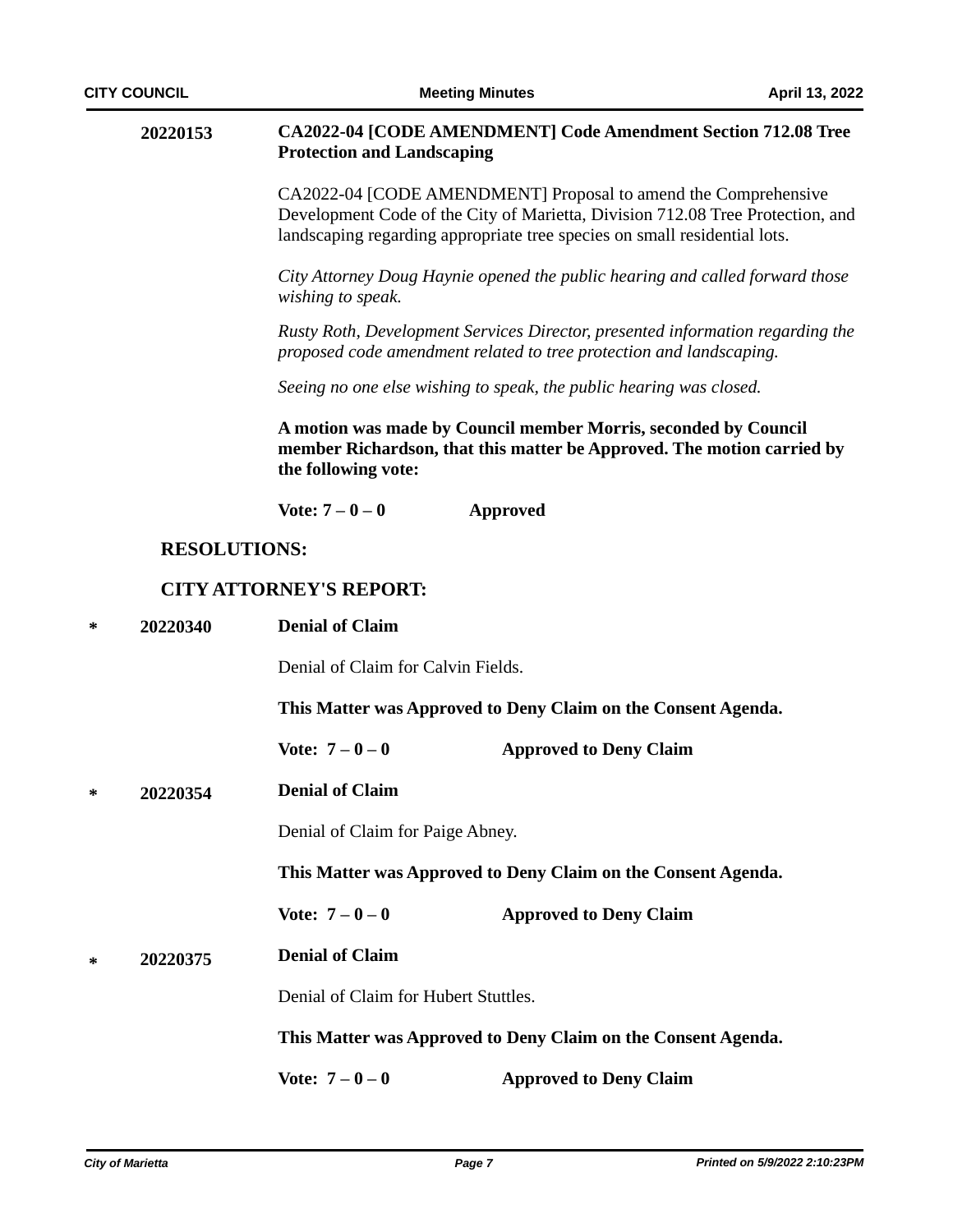**Denial of Claim \* 20220376**

Denial of Claim for Jolene McIntyre & Gary McIntyre.

**This Matter was Approved to Deny Claim on the Consent Agenda.**

**Vote: 7 – 0 – 0 Approved to Deny Claim**

**Denial of Claim \* 20220388**

Denial of Claim for Marvin Lopez.

**This Matter was Approved to Deny Claim on the Consent Agenda.**

**Vote: 7 – 0 – 0 Approved to Deny Claim**

# **CITY MANAGER'S REPORT:**

# **MAYOR'S REPORT:**

# **COMMITTEE REPORTS:**

### **1. Economic/Community Development: Andre L. Sims, Chairperson**

#### **\* 20220288 CDBG PY2022 Annual Action Plan**

Motion to approve the proposed CDBG Annual Action Plan for Program Year 2022.

**This Matter was Approved on the Consent Agenda.**

**Vote: 7 – 0 – 0 Approved**

### **2. Finance/Investment: Joseph R. Goldstein, Chairperson**

**\* 20220289 Selection of Audit Firm**

Motion to authorize the execution of a contract between the City of Marietta and Nichols, Cauley, & Associates, as the audit firm for financial auditors for fiscal year 2022 through fiscal year 2025.

### **This Matter was Approved on the Consent Agenda.**

**Vote: 7 – 0 – 0 Approved**

**3. Judicial/Legislative: G. A. (Andy) Morris, Chairperson**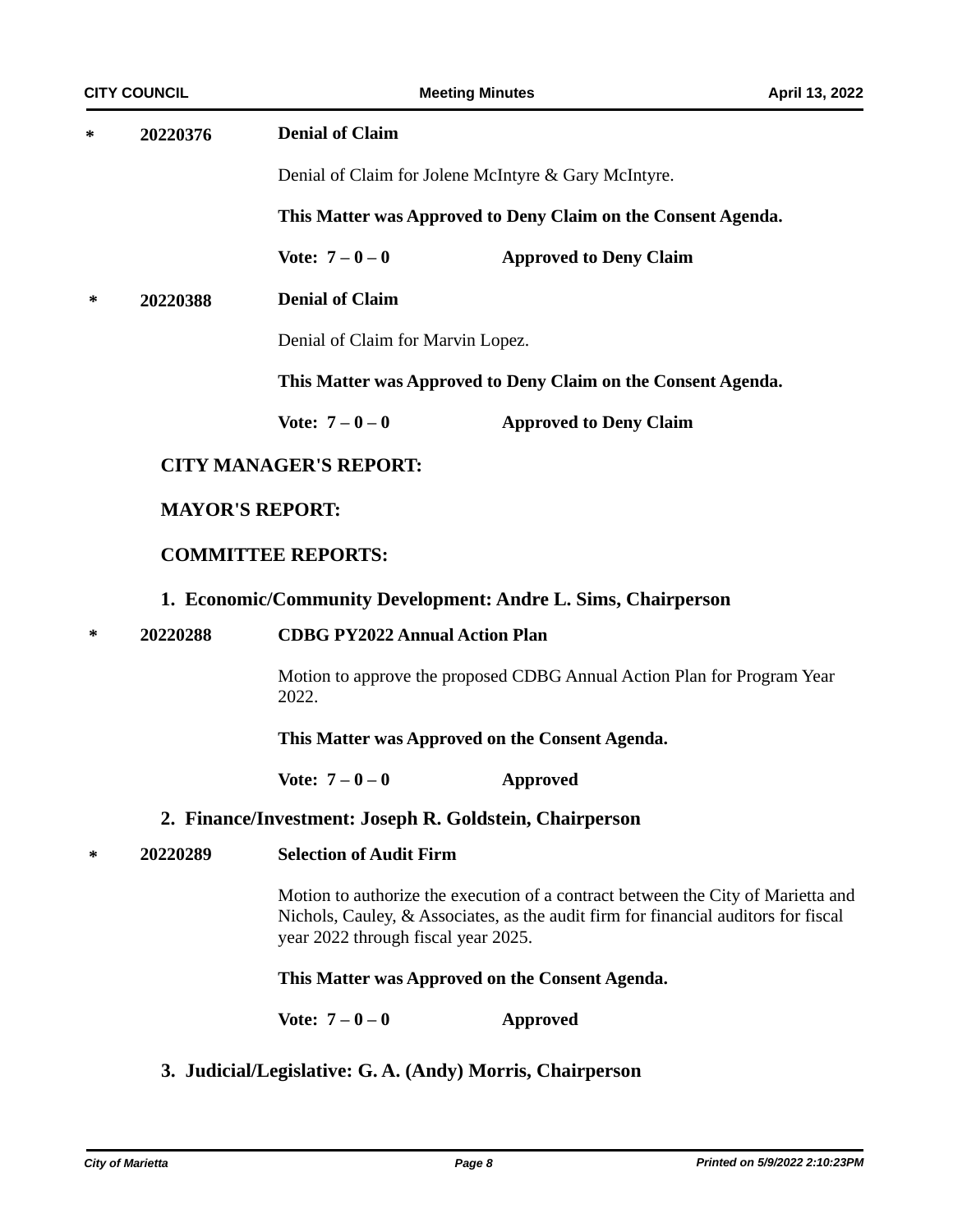|   | 20220087 | <b>Sanitary Conditions and Procedures</b>                                                                                                                                           |
|---|----------|-------------------------------------------------------------------------------------------------------------------------------------------------------------------------------------|
|   |          | Motion to approve the revised ordinance to Sect. 7-4-2-110 - Sanitary Conditions<br>and Procedures.                                                                                 |
|   |          | <b>Second Reading</b>                                                                                                                                                               |
|   |          | Discussion was held. There was consensus that this matter be tabled and referred<br>to the Judicial/Legislative Committee for further discussion.                                   |
|   |          | A motion was made by Council member Richardson, seconded by Council<br>member Morris, that this matter be Tabled. The motion carried by the<br>following vote:                      |
|   |          | Vote: $7 - 0 - 0$<br><b>Tabled</b>                                                                                                                                                  |
|   | 20210589 | <b>Charter Amendment related to Firefighter and Police Officer Civil Service</b>                                                                                                    |
|   |          | Motion to approve Amendment to the Charter for the City of Marietta Section<br>4.13 entitled "Firefighter and Police Officer Civil Service".                                        |
|   |          | <b>Second Reading</b><br><b>Public Hearing Required</b>                                                                                                                             |
|   |          | City Attorney Doug Haynie opened the public hearing and called forward those<br>wishing to speak.                                                                                   |
|   |          | Seeing no one wishing to speak, the public hearing was closed.                                                                                                                      |
|   |          | A motion was made by Council member Richardson, seconded by Council<br>member Goldstein, that this matter be Approved. The motion carried by the<br>following vote:                 |
|   |          | <b>Second Reading</b><br>Vote: $7 - 0 - 0$                                                                                                                                          |
| ∗ | 20210590 | <b>Code Amendment - Civil Service Rules and Regulations</b>                                                                                                                         |
|   |          | Motion to approve an ordinance amending Chapter 4-8 of the Municipal Code of<br>Marietta related to Civil Service Rules and Regulations as requested by the Civil<br>Service Board. |
|   |          | <b>Second Reading</b>                                                                                                                                                               |
|   |          | This Matter was Approved on the Consent Agenda.                                                                                                                                     |
|   |          | Vote: $6 - 1 - 0$<br><b>Second Reading</b><br>Voting Against: Joseph R. Goldstein                                                                                                   |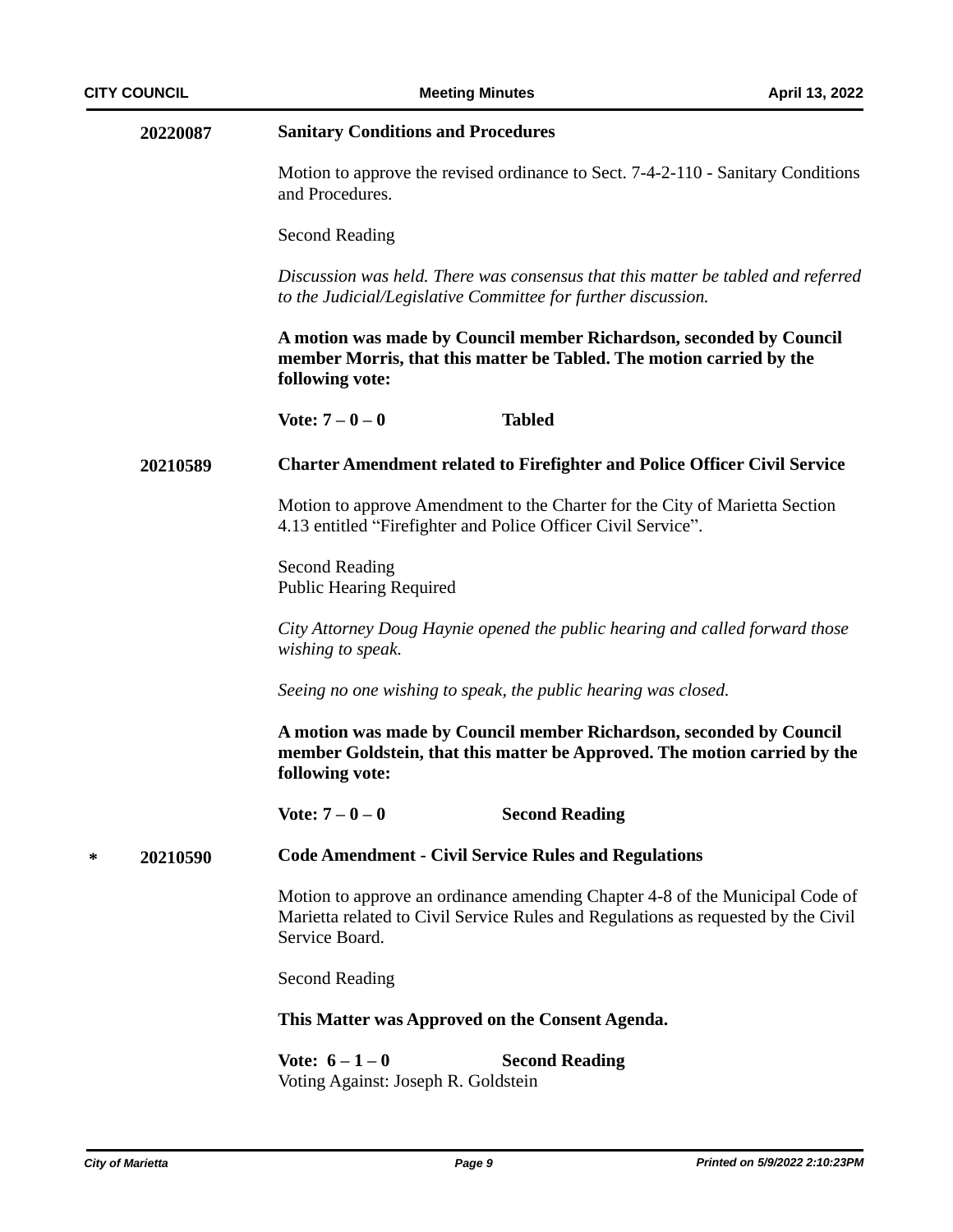| <b>CITY COUNCIL</b> |          | <b>Meeting Minutes</b>                                                                                                                                                                                                                                                      | April 13, 2022                                                                                                                                                                                                                                           |
|---------------------|----------|-----------------------------------------------------------------------------------------------------------------------------------------------------------------------------------------------------------------------------------------------------------------------------|----------------------------------------------------------------------------------------------------------------------------------------------------------------------------------------------------------------------------------------------------------|
| ∗                   | 20220165 | <b>Pension Plan Amendments (Retirement Applications)</b>                                                                                                                                                                                                                    |                                                                                                                                                                                                                                                          |
|                     |          | Motion approving an ordinance amending the defined benefit pension plans to<br>clarify that the Pension Board has the authority to act on retirement applications<br>submitted less than 30 days from the applicant's retirement date as forwarded by<br>the Pension Board. |                                                                                                                                                                                                                                                          |
|                     |          | <b>Second Reading</b>                                                                                                                                                                                                                                                       |                                                                                                                                                                                                                                                          |
|                     |          | This Matter was Approved on the Consent Agenda.                                                                                                                                                                                                                             |                                                                                                                                                                                                                                                          |
|                     |          | Vote: $7 - 0 - 0$<br><b>Second Reading</b>                                                                                                                                                                                                                                  |                                                                                                                                                                                                                                                          |
|                     | 20220166 | <b>Pension Plan Amendments (Pension Board)</b>                                                                                                                                                                                                                              |                                                                                                                                                                                                                                                          |
|                     |          | in an ex officio role, update the officers and duties section, and make other<br>administrative updates and formatting changes as forwarded by the Pension<br>Board.                                                                                                        | Motion approving an ordinance amending Article X in the defined benefit pension<br>plans to allow the police and fire chiefs to select a designee to serve on the board                                                                                  |
|                     |          | <b>Second Reading</b>                                                                                                                                                                                                                                                       |                                                                                                                                                                                                                                                          |
|                     |          | the current Committee appointment, which is through the next January Council<br>meeting."                                                                                                                                                                                   | Discussion was held regarding a proposed ordinance. Section 5B of the ordinance<br>was amended to read, " Member from Post 1 serves until the organization meeting<br>of the following Council. Members from Posts 2 and 3 serve until the expiration of |
|                     |          | A motion was made by Council member Goldstein, seconded by Council<br>member Walker, that this matter be Approved as Amended. The motion<br>carried by the following vote:                                                                                                  |                                                                                                                                                                                                                                                          |
|                     |          | Vote: $7 - 0 - 0$<br><b>Second Reading</b>                                                                                                                                                                                                                                  |                                                                                                                                                                                                                                                          |
| ∗                   | 20220290 | <b>Marietta History Center Collection</b>                                                                                                                                                                                                                                   |                                                                                                                                                                                                                                                          |
|                     |          | removal of items from its collection.                                                                                                                                                                                                                                       | Motion approving the request from the Marietta History Center for the permanent                                                                                                                                                                          |
|                     |          | This Matter was Approved on the Consent Agenda.                                                                                                                                                                                                                             |                                                                                                                                                                                                                                                          |
|                     |          | Vote: $7 - 0 - 0$<br><b>Approved</b>                                                                                                                                                                                                                                        |                                                                                                                                                                                                                                                          |
| ∗                   | 20220300 | <b>Final Plat - Rosehill Townhomes</b>                                                                                                                                                                                                                                      |                                                                                                                                                                                                                                                          |
|                     |          | Motion to approve the final plat for Rosehill Townhomes, a 33 townhome<br>community located at 401 Rose Drive and zoned RM-12 (Z2020-23).                                                                                                                                   |                                                                                                                                                                                                                                                          |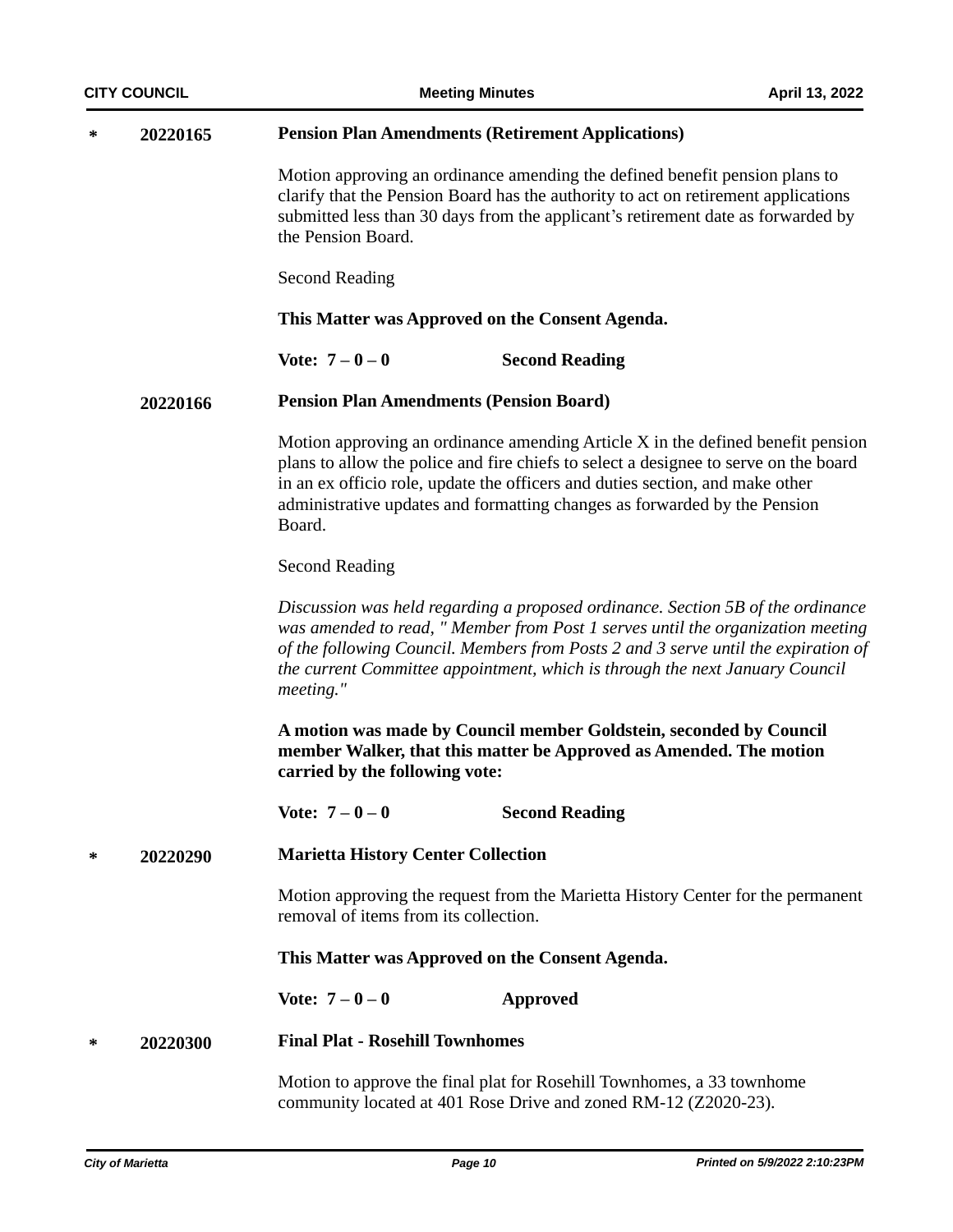#### **This Matter was Approved on the Consent Agenda.**

### **Vote: 7 – 0 – 0 Approved**

#### **20220321 Attached Townhome Moratorium**

Motion to approve a moratorium on the application and processing by the staff of the City of new residential zoning applications, re-zonings, and annexations for attached residential housing developments until the City completes its review and update to its Zoning Ordinance or until December 31, 2022, whichever first occurs.

#### Public Hearing

*City Attorney Doug Haynie opened the public hearing and called forward those wishing to speak.*

*Those speaking regarding this matter include Don Barth and Eric Bishop.*

*Seeing no one wishing to speak, the public hearing was closed.*

# **A motion was made by Council member Chalfant, seconded by Council member Walker, that this matter be Denied. The motion carried by the following vote:**

**Vote: 3 – 4 – 0 Denied** Voting Against: Andy Morris, M. Carlyle Kent, Andre Sims and Joseph R. Goldstein

### **4. Parks, Recreation and Tourism: Johnny Walker, Chairperson**

#### **\* 20220296 Marietta Arts Council TrailFest 2022**

A motion to approve the Marietta Arts Council Requests to conduct the M2R TrailFest to include:

1. A short-term (60-day) installation of artwork and photography along the Mountain to River Trail from South Marietta Parkway to Kennesaw Avenue and various private property locations from May 5, 2022, to July 5, 2022, adhering to City of Marietta public art guidelines.

2. Placement of sculptures in Atherton Square, Brown Park, Lewis Park, Monarch Park; and the greenspace area adjacent to the Pie Bar at the corner of Powder Springs St./Waverly Way provided it does not interfere with water line work in that area, all for a duration of 6 months.

3. Artistic installation on bridge over North Marietta Parkway (GDOT approval required) for a period of 60-days from May 5, 2022, to July 5, 2022.

4. One day of activities for the community on Saturday, May 7 such as musicians, dancers, and performers along the Mountain to River (M2R) Trail and in various city parks and private property locations.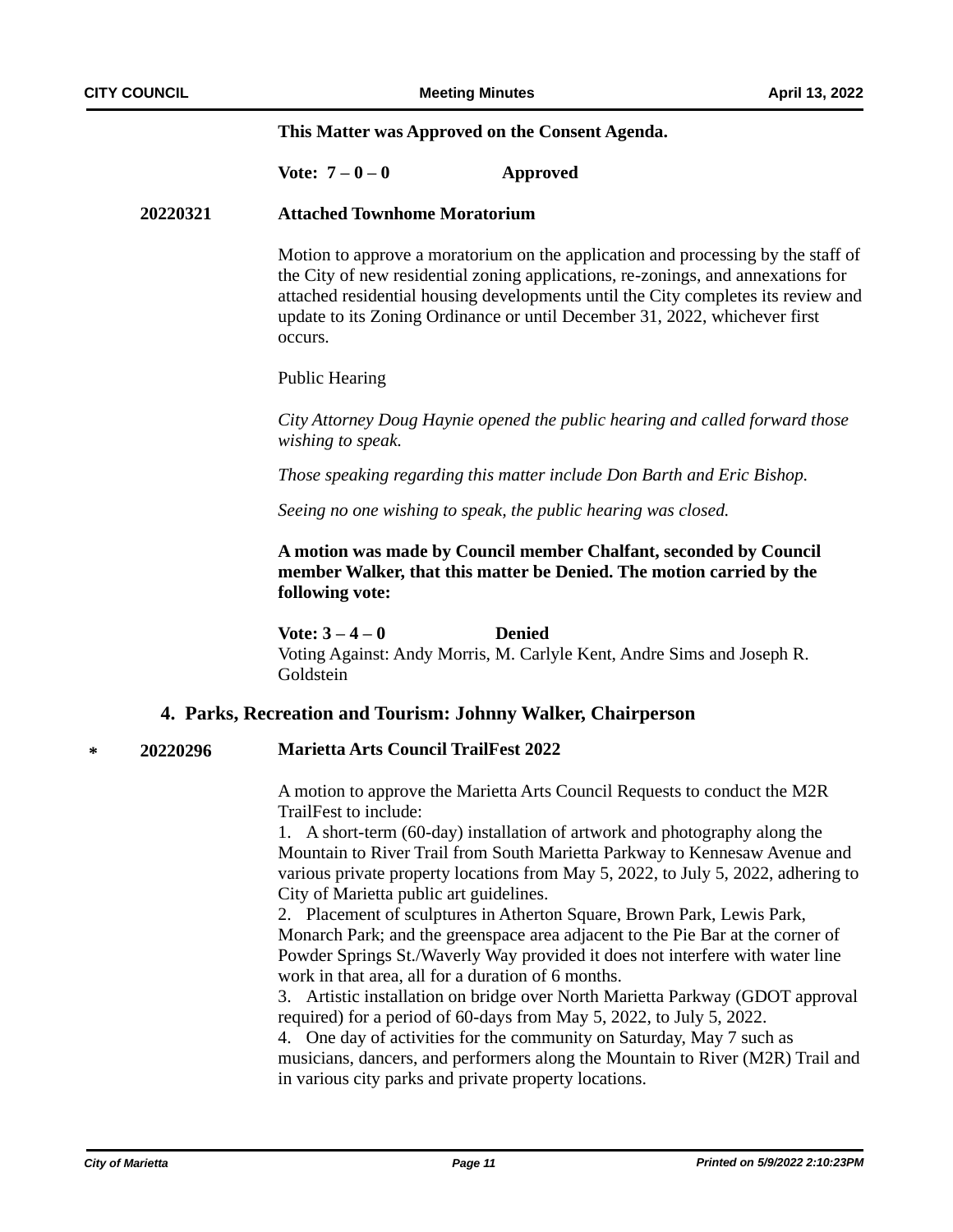**This Matter was Approved on the Consent Agenda.**

**Vote: 7 – 0 – 0 Approved**

### **5. Personnel/Insurance: Cheryl Richardson, Chairperson**

#### **20220322 Youth Council**

Motion for approval to move forward with the idea of a Marietta Youth Council.

*Discussion was held.* 

*A substitute motion was made by Council member Kent, seconded by Council member Walker, to approve the following actions:*

*1. To establish the designation of a Council Youth Ambassador for each Council Member and Mayor. Ambassador to be chosen by respective Council Member as a liaison between Ward and Councilperson at individual Council members direction. As a group, have semiannual cook outs and gatherings from time to time.* 

*2. To establish a Youth Academy for 25 or more with the first 8 spots being the Council Youth Ambassadors and remaining participants through open application with Youth Academy formatted similar to established Citizen Academy to fit the age group of 14 to 18.* 

*Further discussion was held. Mayor Tumlin ruled that the motion shall be divided into two motions and called for a vote on the first part of the original motion.* 

*The substitute motion was made by Council member Kent, seconded by Council member Walker, Establish the designation of a Council Youth Ambassador for each Council Member and Mayor. Ambassador to be chosen by respective Council Member as a liaison between Ward and Councilperson at individual Council members direction. As a group, have semiannual cook outs and gatherings from time to time. The motion failed by the following vote:*

*Vote: 3 – 4 – 0 Failed Voting Against: Cheryl Richardson, Grif Chalfant, Andy Morris and Joseph R. Goldstein*

*A substitute motion was made by Council member Kent, seconded by Council member Richardson, to establish a Youth Academy for 25 or more participants through open application, with Youth Academy formatted similar to established Citizen Academy to fit the age group of 14 to 18. The motion carried by the following vote:*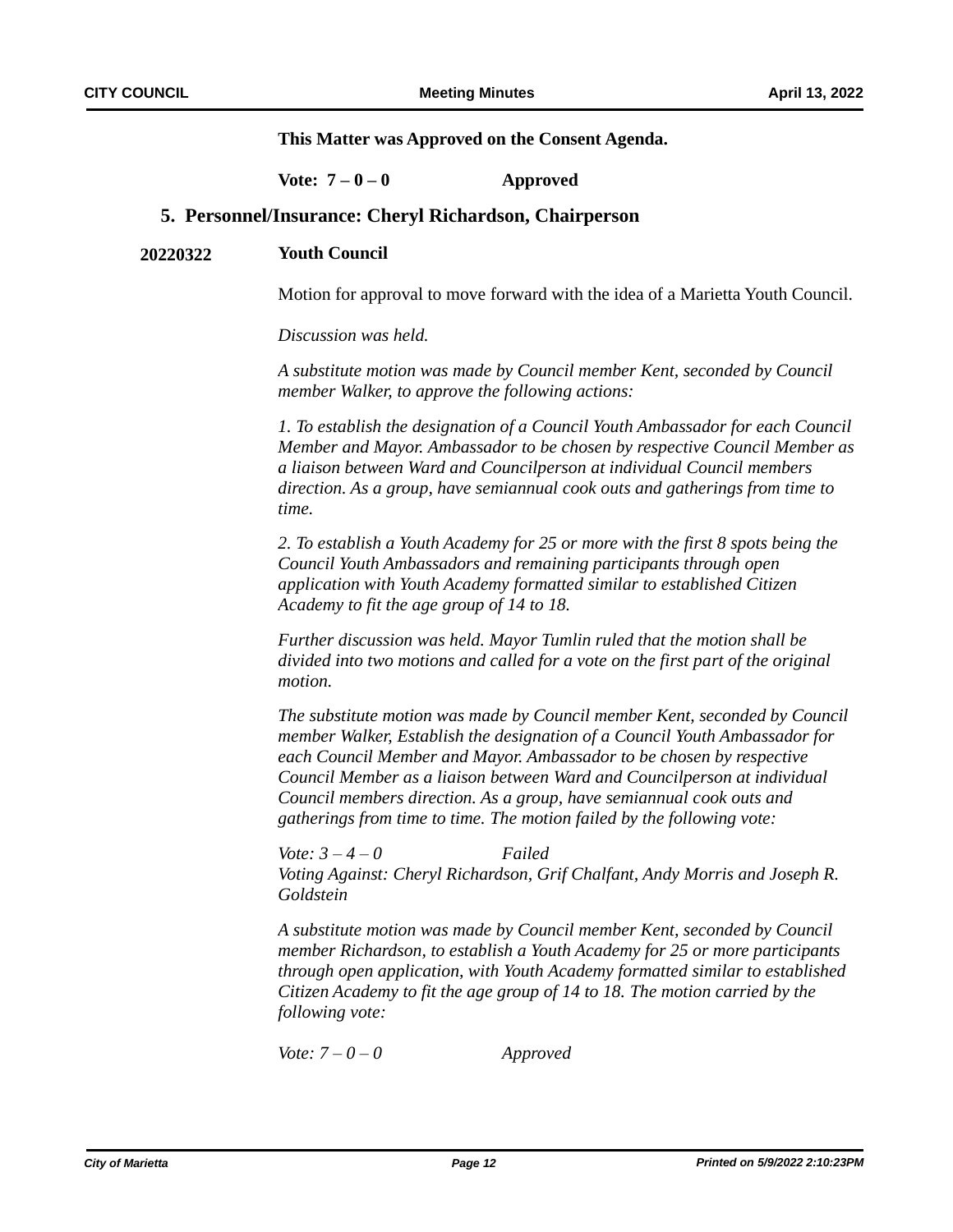# **6. Public Safety Committee: M. Carlyle Kent, Chairperson**

# **7. Public Works Committee: Grif Chalfant, Chairperson**

| ∗ | 20220305 | <b>Frasier Street Properties</b> |
|---|----------|----------------------------------|
|---|----------|----------------------------------|

Motion authorizing Public Works and the City Attorney to reject all bids and to readvertise the parcels at 609 & 617 Frasier Street for sale with a minimum bid of \$80,000.00 per parcel.

#### **This Matter was Approved on the Consent Agenda.**

**Vote: 7 – 0 – 0 Approved**

#### **Proposed Revision to the Flood Plain Management/Flood Prevention Ordinance \* 20220306**

Motion adopting the revised Flood Plain Management/Flood Prevention Ordinance.

First Reading

**This Matter was Approved on the Consent Agenda.**

**Vote:**  $7 - 0 - 0$  **First Reading** 

#### **Powder Springs Street and Club Drive \* 20220310**

Motion authorizing Public Works to close Club Drive at Powder Springs Street and extend the sidewalk across Club Drive as part of the Powder Springs Street Streetscape Project.

**This Matter was Approved on the Consent Agenda.**

**Vote: 7 – 0 – 0 Approved**

#### **Trammell Street Traffic Calming 20220307**

Motion authorizing Public Works to install one (1) speed table, two (2) No Parking zone, and stripe the centerline of the roadway on Trammell Street with an estimated total cost of \$3,725.00.

Public Hearing Required

*City Attorney Doug Haynie opened the public hearing and called forward those wishing to speak.*

*Seeing no one wishing to speak, the public hearing was closed.*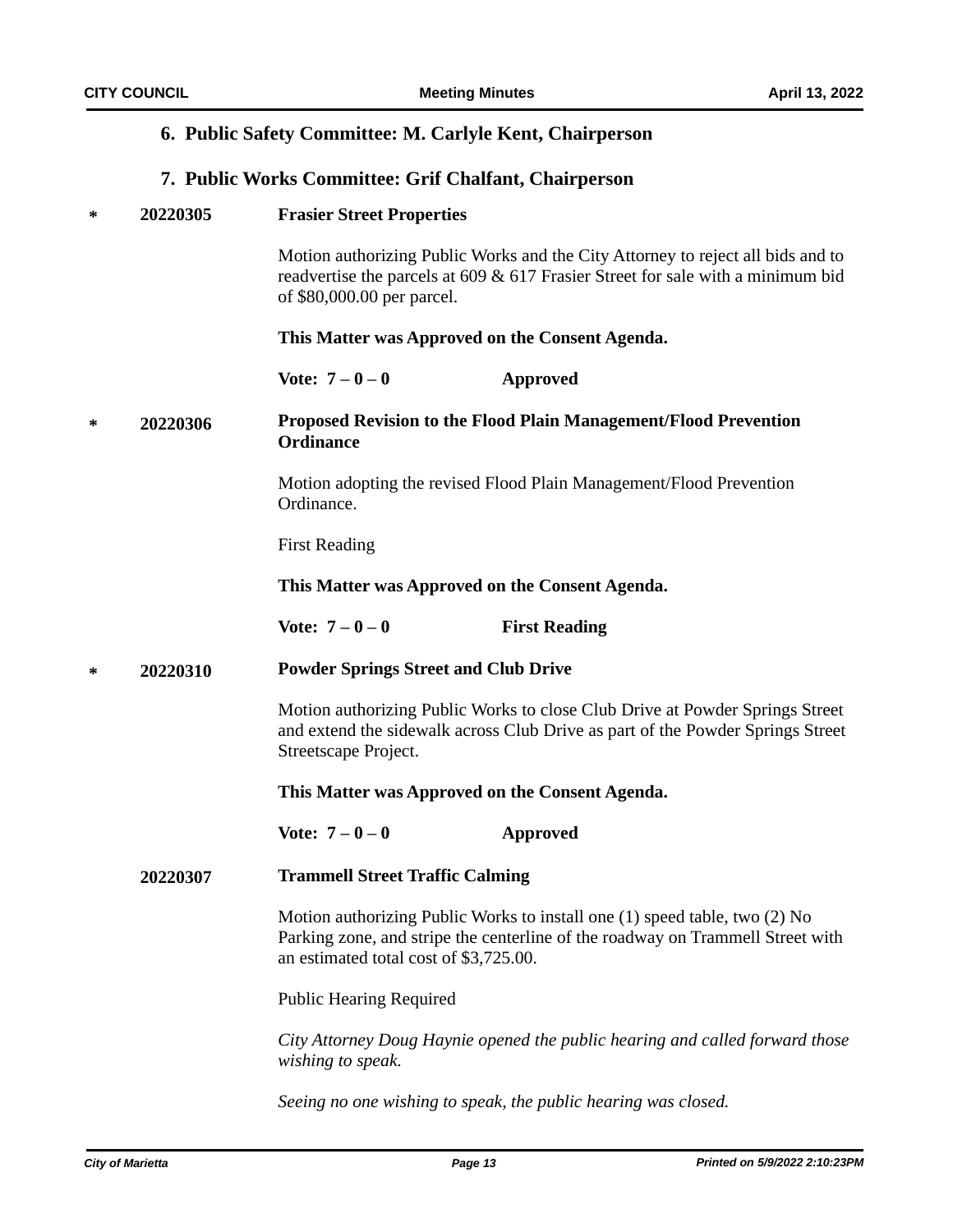**A motion was made by Council member Walker, seconded by Council member Morris, that this matter be Approved. The motion carried by the following vote:**

#### **Vote: 7 – 0 – 0 Approved**

#### **Park Street Traffic Calming 20220308**

Motion authorizing Public Works to install two (2) driver feedback signs and one (1) Rapid Flashing Beacon for a pedestrian crossing at the intersection of Park Street and Armstrong Street on Park Street with an estimated cost of \$26,800.00.

Public Hearing Required

*City Attorney Doug Haynie opened the public hearing and called forward those wishing to speak.*

*Seeing no one wishing to speak, the public hearing was closed.*

**A motion was made by Council member Richardson, seconded by Council member Goldstein, that this matter be Approved. The motion carried by the following vote:**

**Vote: 7 – 0 – 0 Approved**

#### **East Dixie Avenue Traffic Calming 20220309**

Motion authorizing Public Works to install the two (2) speed tables on East Dixie Avenue with an estimated cost of \$3,450.00.

Public Hearing Required

*City Attorney Doug Haynie opened the public hearing and called forward those wishing to speak.*

*Speaking regarding this matter were Matt Ingle and Brian Hall who both live on East Dixie Avenue.*

*Seeing no one wishing to speak, the public hearing was closed.*

**A motion was made by Council member Richardson, seconded by Council member Walker, that this matter be Approved. The motion carried by the following vote:**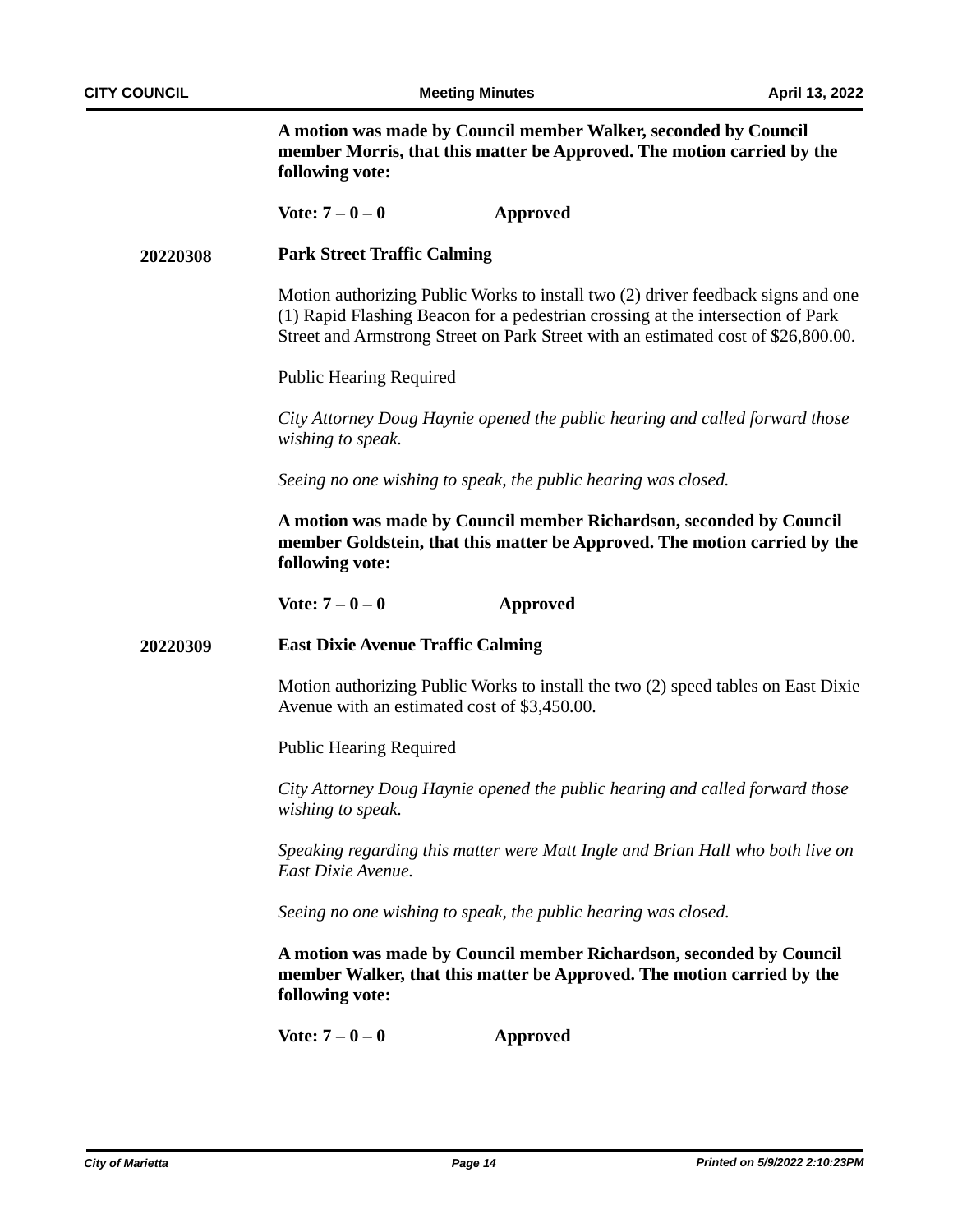#### **\* 20220320 State Road Repaving**

Motion to draft a letter to the Georgia Department of Transportation regarding the repaving of State Roads in Marietta.

#### **This Matter was Approved on the Consent Agenda.**

**Vote: 7 – 0 – 0 Approved**

### **OTHER BUSINESS:**

# **20220203 V2022-08 [VARIANCE] PEACHTREE ASSET MANAGEMENT, LLC.**

V2022-08 [VARIANCE] PEACHTREE ASSET MANAGEMENT, LLC. is requesting variances for property zoned CRC (Community Retail Commercial), located in Land Lot 1237, District 16, Parcel 0330, 2nd Section, Marietta, Cobb County, Georgia, and being known as 994 Roswell Street. Ward 7A.

1) Variance to extend the temporary allowance authorized by V2021-19 for gravel as a parking and driving surface within the Commercial Corridor Design Overlay - Tier A;

2) Variance to construct a building and parking area in the rear of a property within the Commercial Corridor Design Overlay - Tier A;

3) Variance to waive the required landscaped buffer of 10 feet to separate the parking facility from the adjacent parcel when parking is located in a side yard in Tier A;

4) Variance to reduce the rear yard setback from 35' to 20'.

Public Hearing (all parties are sworn in)

*City Attorney Doug Haynie opened the public hearing and called forward those wishing to speak.*

*Rusty Roth, Development Services Director, presented information regarding the variances requested for property at 994 Roswell Street.*

*The applicant and owner of Atlanta Hard Cider and Distillery, Mark Deno, requested the requested variances to build a brick warehouse to house the finished product. Mr. Deno stated that the warehouse will have the architectural look as the distillery built on the property of 1010 Roswell Street. The gravel parking that was allowed on the property at 994 Roswell Street will be replaced with asphalt for parking.* 

*Seeing no one else wishing to speak, the public hearing was closed.*

*Discussion was held by Council.*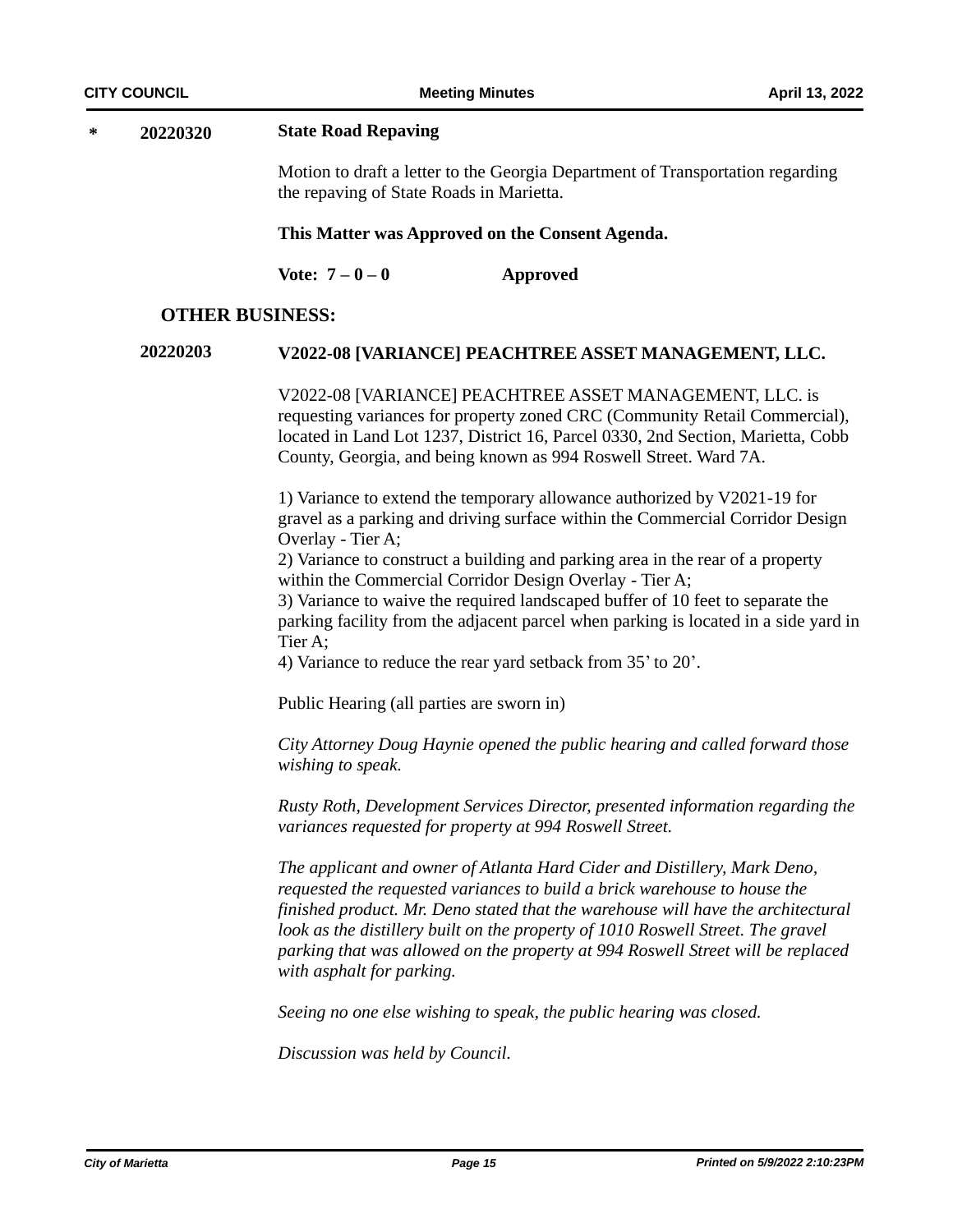*A motion was made by Council member Goldstein, to approve the variances outlined in variance request V2022-08, with the following amendments and stipulation:* 

*1) Variance to extend the temporary allowance authorized by V2021-19 for gravel as a parking and driving surface within the Commercial Corridor Design Overlay - Tier A, for an additional three (3) months;*

*2) Variance to construct a building and parking area in the rear of a property within the Commercial Corridor Design Overlay - Tier A, for an additional three (3) months;*

*3) Variance to waive the required landscaped buffer of 10 feet to separate the parking facility from the adjacent parcel when parking is located in a side yard in Tier A;* 

*4) Variance to reduce the rear yard setback from 35'to 20'. 5) The applicant shall provide parking spaces at 994 Roswell Street to replace any parking spaces reduced at 1010 Roswell Street to accommodate a food truck.*

*The motion died for a lack of a second.*

*A motion was made by Council member Walker, seconded by Council member Richardson, to approve the variances outlined in variance request V2022-08, as presented.*

*Further discussion was held.*

*An amendment to the motion was made by Council member Goldstein, seconded by Council member Richardson, to approve the variances outlined in variance request V2022-08 as presented, with an amendment to variance #1 allowing the variance to extend the temporary allowance authorized by V2021-19 for gravel as a parking and driving surface within the Commercial Corridor Design Overlay - Tier A, for an additional six (6) months. The motion failed by the following vote:*

*Vote: 3 – 4 – 0 Failed Voting Against: Grif Chalfant, Johnny Walker, Andy Morris and M. Carlyle Kent*

*An amendment to the motion was made by Council member Goldstein, to approve the variances outlined in variance request V2022-08 as presented, with an amendment to variance #2 to construct a building and parking area in the rear of a property within the Commercial Corridor Design Overlay - Tier A, for an additional five (5) years. The motion died for a lack of a second.*

*An amendment to the motion was made by Council member Goldstein, to approve the variances outlined in variance request V2022-08 as presented, with a stipulation that the applicant shall provide parking spaces at 994 Roswell Street to replace any parking spaces reduced at 1010 Roswell Street to accommodate a food truck. The motion died for a lack of a second.*

*Mayor Tumlin called for a vote on the original motion.*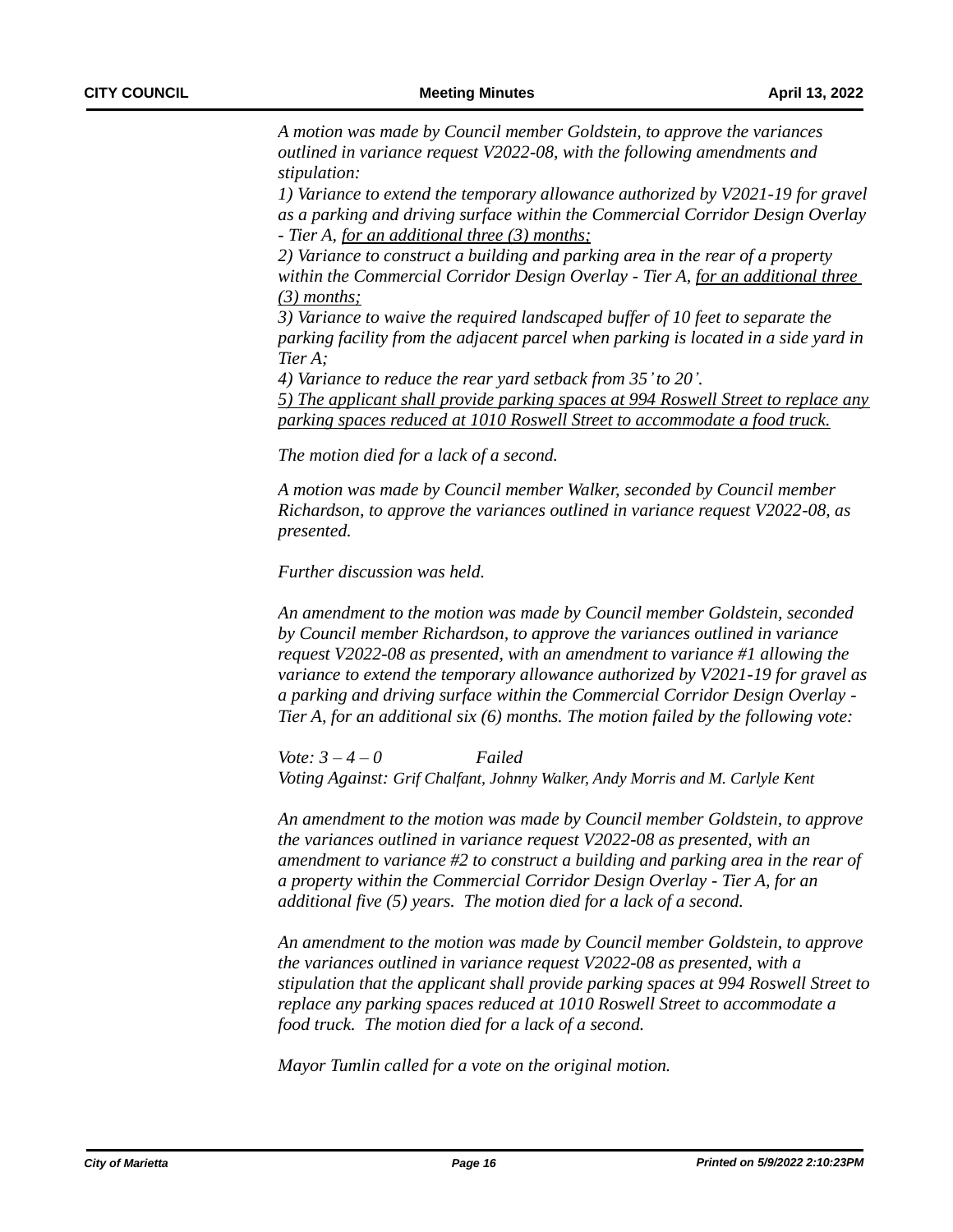**The motion was made by Council member Walker, seconded by Council member Richardson, to approve the variances outlined in variance request V2022-08, as presented. The motion carried by the following vote:**

**Vote: 6 – 1 – 0 Approved** *Voting Against: Joseph R. Goldstein*

#### **20220204 V2022-09 [VARIANCE] PEACHTREE ASSET MANAGEMENT, LLC.**

V2022-09 [VARIANCE] PEACHTREE ASSET MANAGEMENT, LLC. is requesting variances for property zoned CRC (Community Retail Commercial), located in Land Lot 1237, District 16, Parcel 0170, 2nd Section, Marietta, Cobb County, Georgia, and being known as 1010 Roswell Street. Ward 7A.

1) Variance to allow a mobile retail food establishment within 40 feet of a property line;

2) Variance to allow a mobile retail food establishment for more than 12 days annually;

3) Variance to reduce required parking to 8 spaces on site.

Public Hearing (all parties are sworn in)

*City Attorney Doug Haynie opened the public hearing and called forward those wishing to speak.*

*Rusty Roth, Development Services Director, presented information regarding the variances requested for property at 1010 Roswell Street.*

*The applicant and owner of Atlanta Hard Cider and Distillery, Mark Deno, requested the variances to allow a mobile retail food establishment on the property at 1010 Roswell Street.*

*Seeing no one else wishing to speak, the public hearing was closed.*

*Discussion was held by Council.* 

*A motion was made by Council member Walker, seconded by Council member Richardson, to approve the variances outlined in variance request V2022-09, as presented.*

*An amendment to the motion was made by Council member Goldstein, to approve the variances outlined in variance request V2022-09 as presented, with a stipulation that the applicant shall provide parking spaces at 994 Roswell Street to replace any parking spaces reduced at 1010 Roswell Street to accommodate a food truck. The motion died for a lack of a second.*

*Mayor Tumlin called for a vote on the original motion.*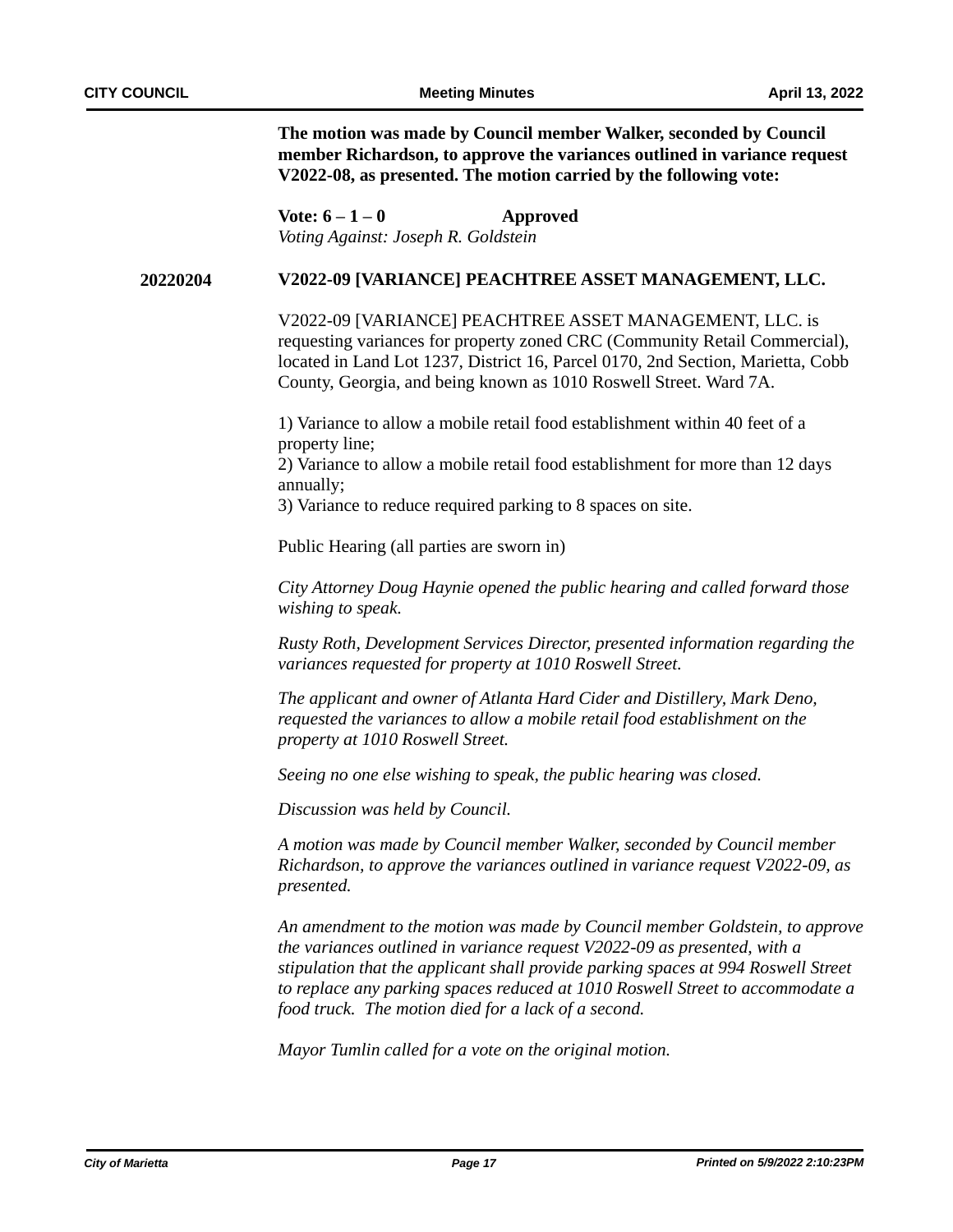**The motion was made by Council member Walker, seconded by Council member Morris, to approve the variances outlined in variance request V2022-09, as presented. The motion carried by the following vote:**

**Vote: 6 – 1 – 0 Approved** Voting Against: Joseph R. Goldstein

#### **20220205 V2022-10 [VARIANCE] WALEED JARAYSI**

V2022-10 [VARIANCE] WALEED JARAYSI is requesting a variance for property zoned CRC (Community Retail Commercial), located in Land Lot 578, District 17, Parcel 0130, 2nd Section, Marietta, Cobb County, Georgia, and being known as 555 Commerce Drive. Ward 7A.

1) Variance to reduce the required landscape strip along a public street (South Marietta Pkwy) from 10' to 3';

2) Variance to reduce the rear yard building setback from 35' to 15' adjacent to South Marietta Pkwy;

3) Variance to increase the maximum building height from 75' to 92';

4) Variance to reduce the minimum number of parking spaces required from 89 to 69;

5) Variance to allow a nonconforming sign to remain on property being redeveloped.

Public Hearing (all parties are sworn in)

*City Attorney Doug Haynie opened the public hearing and called forward those wishing to speak.*

*Rusty Roth, Development Services Director, presented information regarding the variances requested for property at 555 Commerce Drive.*

*Kevin Moore, attorney for the applicant, requested variances for the subject property to allow for a more efficient use of the property. The applicant has proposed a four (4) story building, with retail, restaurant, and office spaces.*

*Seeing no one else wishing to speak, the public hearing was closed.*

*Discussion was held by Council.* 

*A motion was made by Council member Goldstein, seconded by Council member Morris, to approve the variances outlined in variance request V2022-10, incorporating the letter of stipulations and conditions dated April 13, 2022 submitted by Kevin Moore, with the following amendment: Variance #4 related to parking shall be restricted by mitigation. If the mitigation, which includes a parking easement agreement, cannot be reached with 60 days, the variance shall be removed.* 

#### **The motion failed by the following vote:**

**Vote: 2 – 5 – 0 Failed**

Voting Against: Cheryl Richardson, Grif Chalfant, Johnny Walker, Andre Sims and M. Carlyle Kent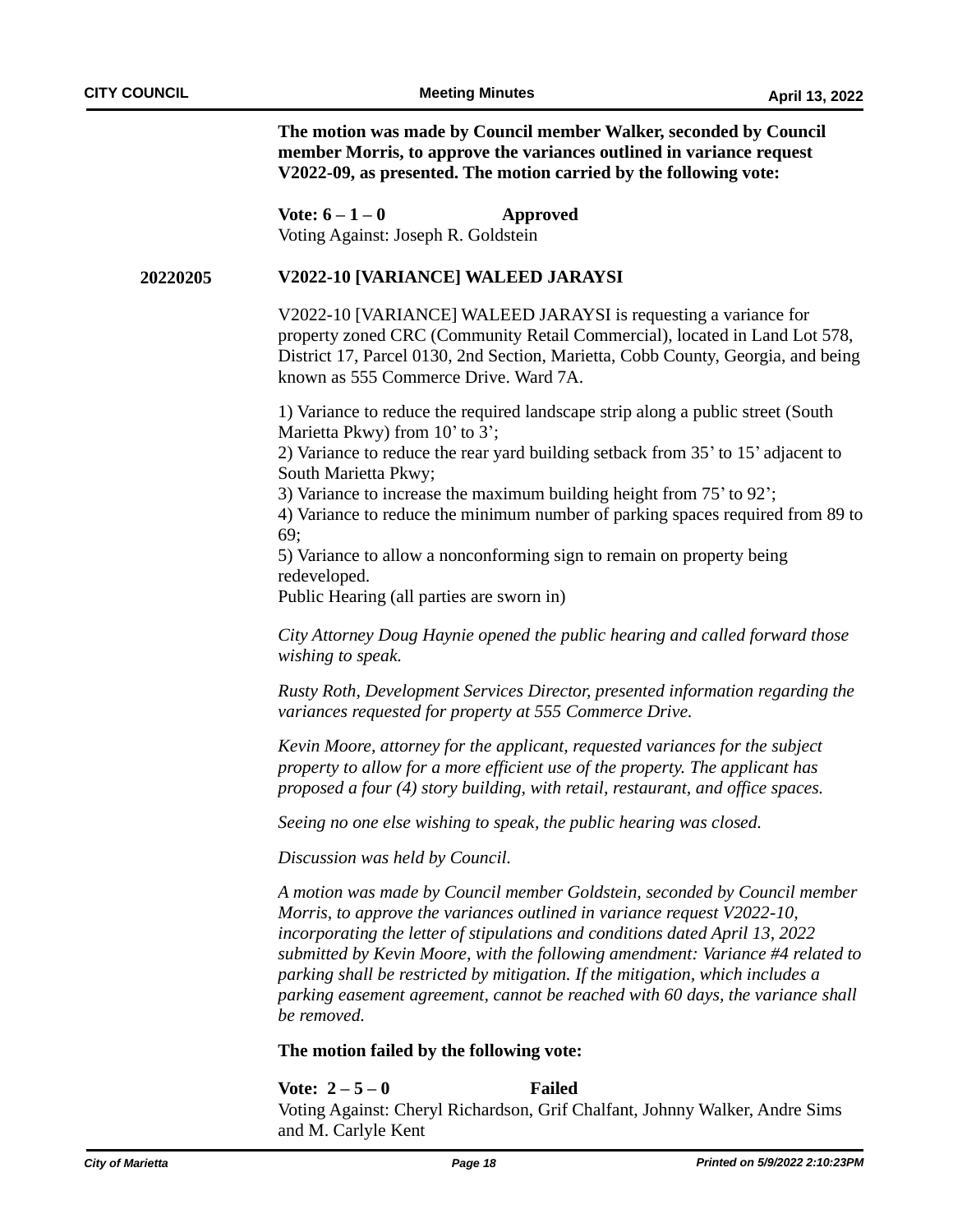| 20220317 | <b>Pay Study Results</b>                                                                                                                                                                                                                                                                                                                                                                               |
|----------|--------------------------------------------------------------------------------------------------------------------------------------------------------------------------------------------------------------------------------------------------------------------------------------------------------------------------------------------------------------------------------------------------------|
|          | Motion to approve changes to the City/BLW position, classification and<br>compensation plans in accordance with the recommendations presented in the<br>compensation review conducted by Evergreen Solutions and including the<br>additional compensation recommendations presented by the City Manager and<br>staff. Such changes to be effective May 1, 2022.                                        |
|          | A motion was made by Council member Morris, seconded by Council<br>member Goldstein, that this matter be Approved. The motion carried by the<br>following vote:                                                                                                                                                                                                                                        |
|          | Vote: $7 - 0 - 0$<br><b>Approved</b>                                                                                                                                                                                                                                                                                                                                                                   |
| 20220393 | <b>COVID-19 Partial Reimbursement</b>                                                                                                                                                                                                                                                                                                                                                                  |
|          | Motion approving a resolution of payments for partial reimbursement of qualified<br>expenses incurred by eligible employees of the City of Marietta/BLW due to<br>COVID-19 pandemic.                                                                                                                                                                                                                   |
|          | A motion was made by Council member Walker, seconded by Council<br>member Kent, that this matter be Approved. The motion carried by the<br>following vote:                                                                                                                                                                                                                                             |
|          | Vote: $7 - 0 - 0$<br><b>Approved</b>                                                                                                                                                                                                                                                                                                                                                                   |
| 20220378 | <b>Marietta Youth Council</b>                                                                                                                                                                                                                                                                                                                                                                          |
|          | Motion to move forward & establish the Marietta Youth Council and Advisory<br>Board with the initial resolution and initial by laws. The Mayor and Council<br>authorizes a committee (two council members) to be formed to meet with the<br>public & private school representatives and new advisory board to finalize the<br>resolution and by laws to present to the Mayor and Council for approval. |
|          | <b>No Action Taken</b>                                                                                                                                                                                                                                                                                                                                                                                 |
| 20220384 | <b>Juneteenth Holiday</b>                                                                                                                                                                                                                                                                                                                                                                              |
|          | Discussion to designate Juneteenth as a City Holiday.                                                                                                                                                                                                                                                                                                                                                  |
|          | Discussion was held.                                                                                                                                                                                                                                                                                                                                                                                   |
|          | The motion was made by Council member Richardson, seconded by Council<br>member Goldstein, that this matter be Approved.                                                                                                                                                                                                                                                                               |
|          | The motion carried by the following vote:                                                                                                                                                                                                                                                                                                                                                              |
|          | <i>Vote:</i> $4 - 3 - 0$<br>Approved<br>Voting Against: Grif Chalfant, Johnny Walker, and Andy Morris                                                                                                                                                                                                                                                                                                  |